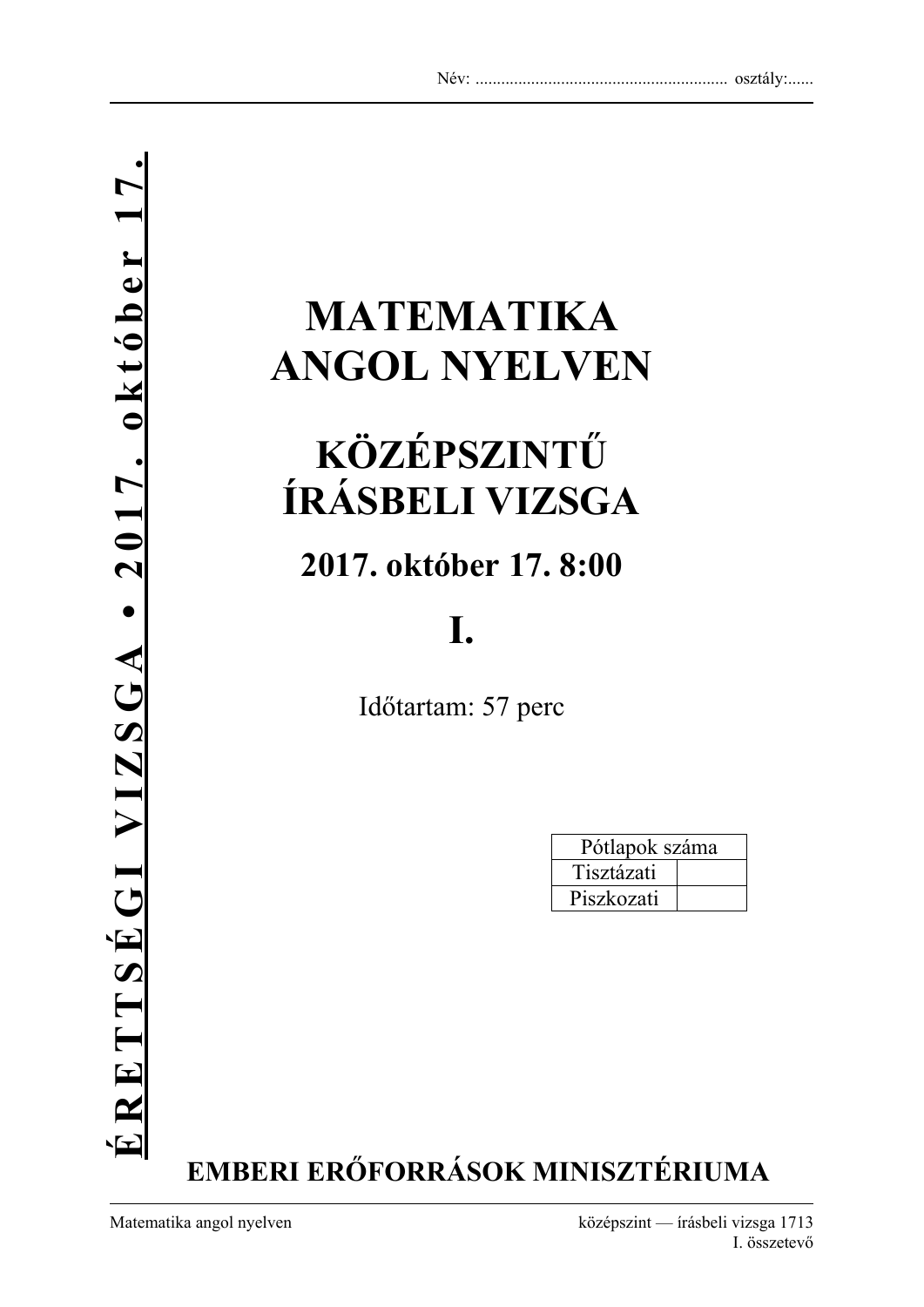### **Instructions to candidates**

- 1. The time allowed for this examination paper is 57 minutes. When that time is up, you will have to stop working.
- 2. You may solve the problems in any order.
- 3. On solving the problems, you may use a calculator that cannot store and display textual information. You may also use any edition of the four-digit data tables. The use of any other electronic device or printed or written material is forbidden!
- 4. **Enter the final answers in the appropriate frames.** You are only required to detail your solutions where you are instructed by the problem to do so.
- 5. Write in pen. Diagrams may be drawn in pencil. The examiner is instructed not to mark anything written in pencil, other than diagrams. If you cancel any solution or part of a solution by crossing it over, it will not be assessed.
- 6. Only one solution to each problem will be assessed. In case of more than one attempt to solve a problem, indicate clearly which attempt you wish to be marked.
- 7. Please **do not write in the grey rectangles**.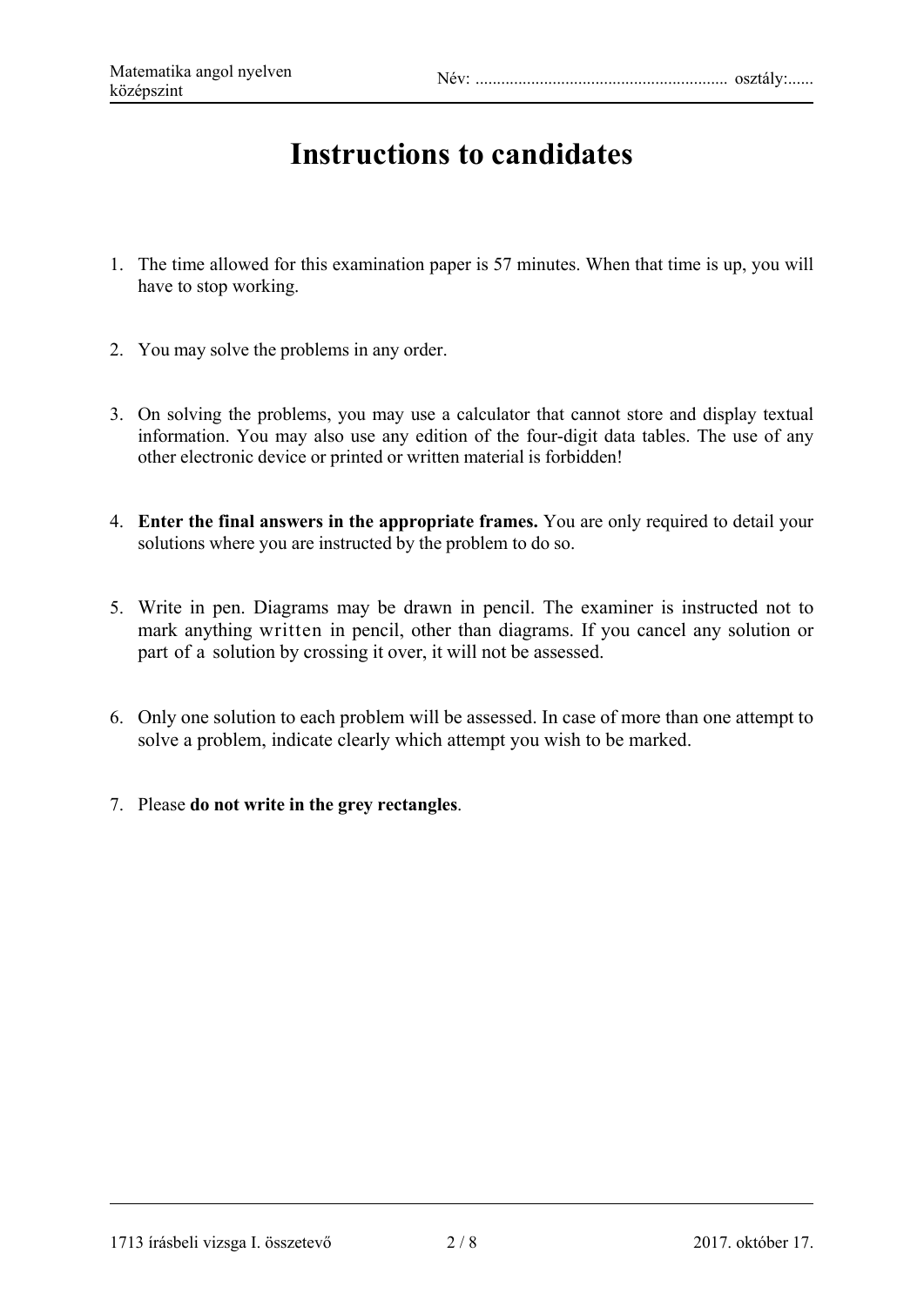**1.** The radius of the base circle of a straight cone is 5 cm, the height of the cone is 9 cm. Calculate the volume of the cone.

| The volume of the cone: |  | cm <sup>3</sup> . $\boxed{2 \text{ points}}$ |  |
|-------------------------|--|----------------------------------------------|--|
|-------------------------|--|----------------------------------------------|--|

**2.** The elements of set A are the positive divisors of 12. The elements of set B are all the (positive) primes that are less than 15. By listing their elements, give the sets A, B and  $A \setminus B$ .

| $A =$          |          |  |
|----------------|----------|--|
| $B =$          | 3 points |  |
| $\dot{=}$<br>к |          |  |

**3.** Give the value of *x*, if  $5^x = (5^2 \cdot 5 \cdot 5^4)^3$ .

|  | 2 points |  |
|--|----------|--|
|--|----------|--|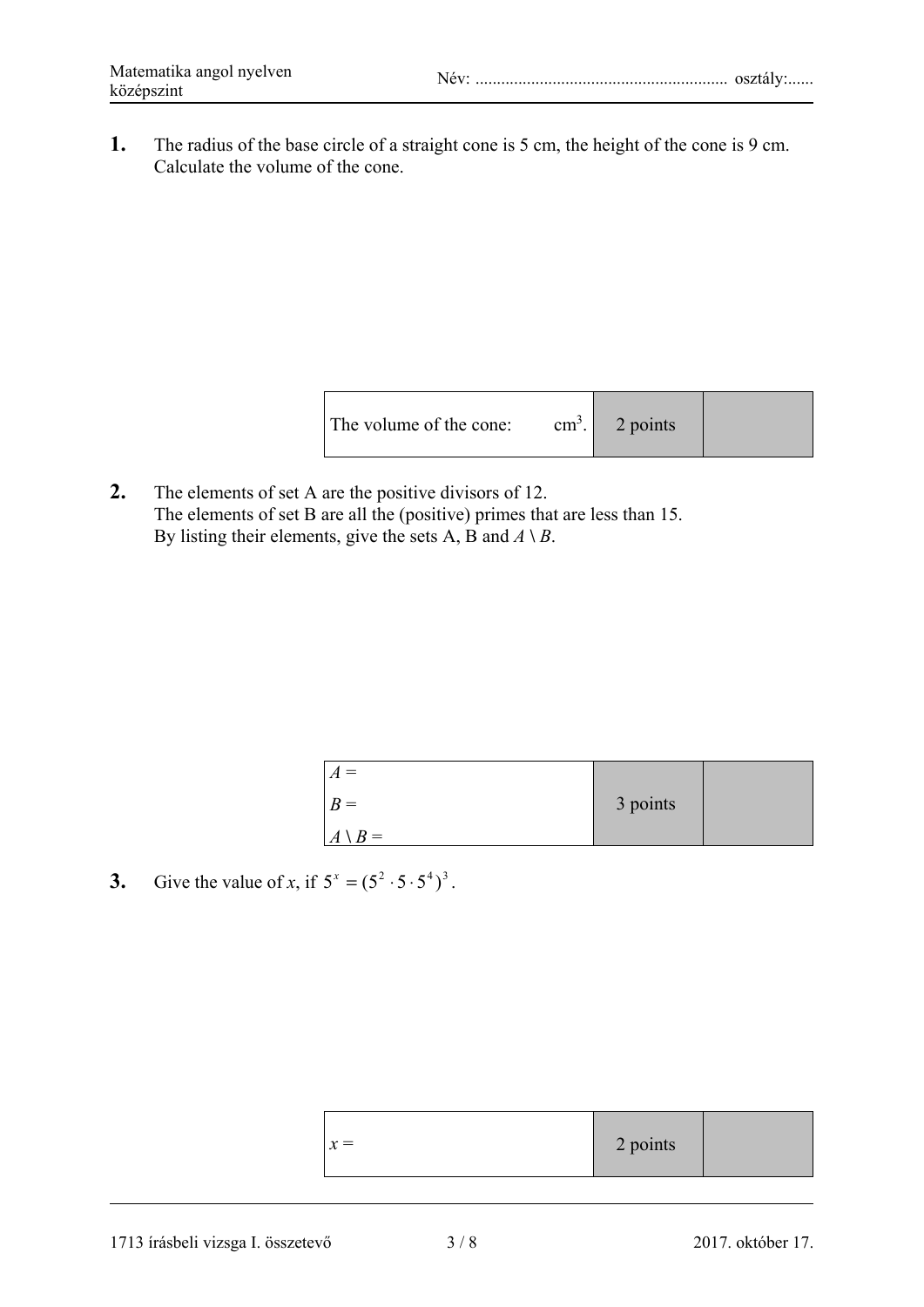**4.** The geometric mean of 8 and one other positive number is 12. Give the other number.

| The other number: | 2 points |  |
|-------------------|----------|--|
|-------------------|----------|--|

**5.** What digits may be written in place of *c* if the 6-digit number  $\overline{64c39c}$  has to be divisible by 3? Explain your answer.

|       | 2 points |  |
|-------|----------|--|
| $c =$ | 1 points |  |

**6.** Give the number of edges in an 8-point complete graph.

| The number of<br>edges in the graph: | 2 points |  |
|--------------------------------------|----------|--|
|--------------------------------------|----------|--|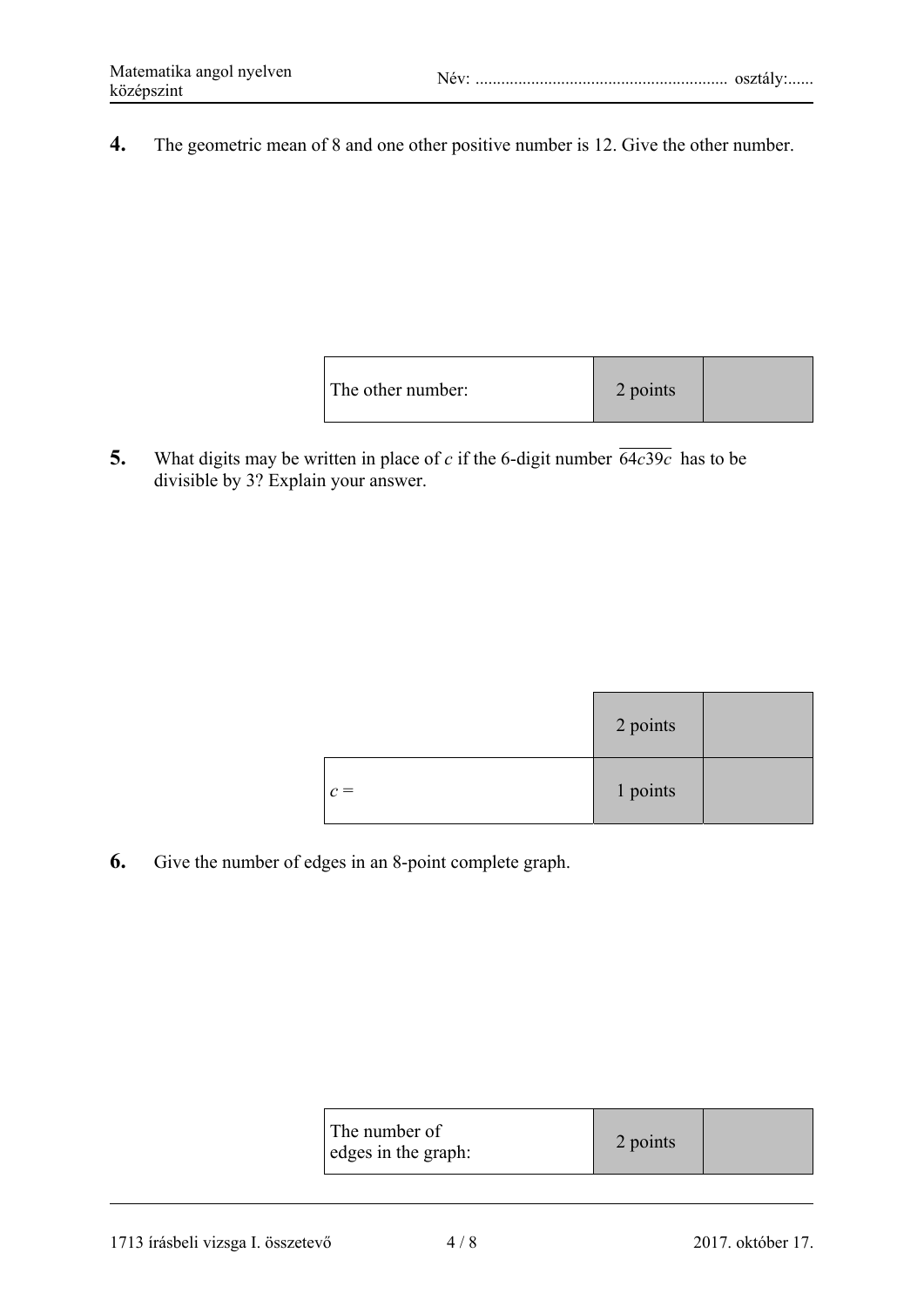- **7.** Give the truth value (true or false) of the following statements:
	- A: Throw a fair dice once. The probability of throwing a square number is 6  $\frac{2}{5}$ .
	- B: Toss two fair coins. The probability of getting Tails on both of them is 3  $\frac{1}{2}$ .
	- C: One of the one-digit positive integers is selected randomly. The probability of selecting an even number is  $\frac{4}{9}$ .

| А: |          |  |
|----|----------|--|
|    | 2 points |  |
|    |          |  |

**8.** Some of the 7 participants of a birthday party clinked glasses with some others. Would it be possible that the 7 respective participants clinked glasses with 1; 2; 2; 3; 3; 6; 6 others? Explain your answer.

|         | 2 points |  |
|---------|----------|--|
| Answer: | 1 points |  |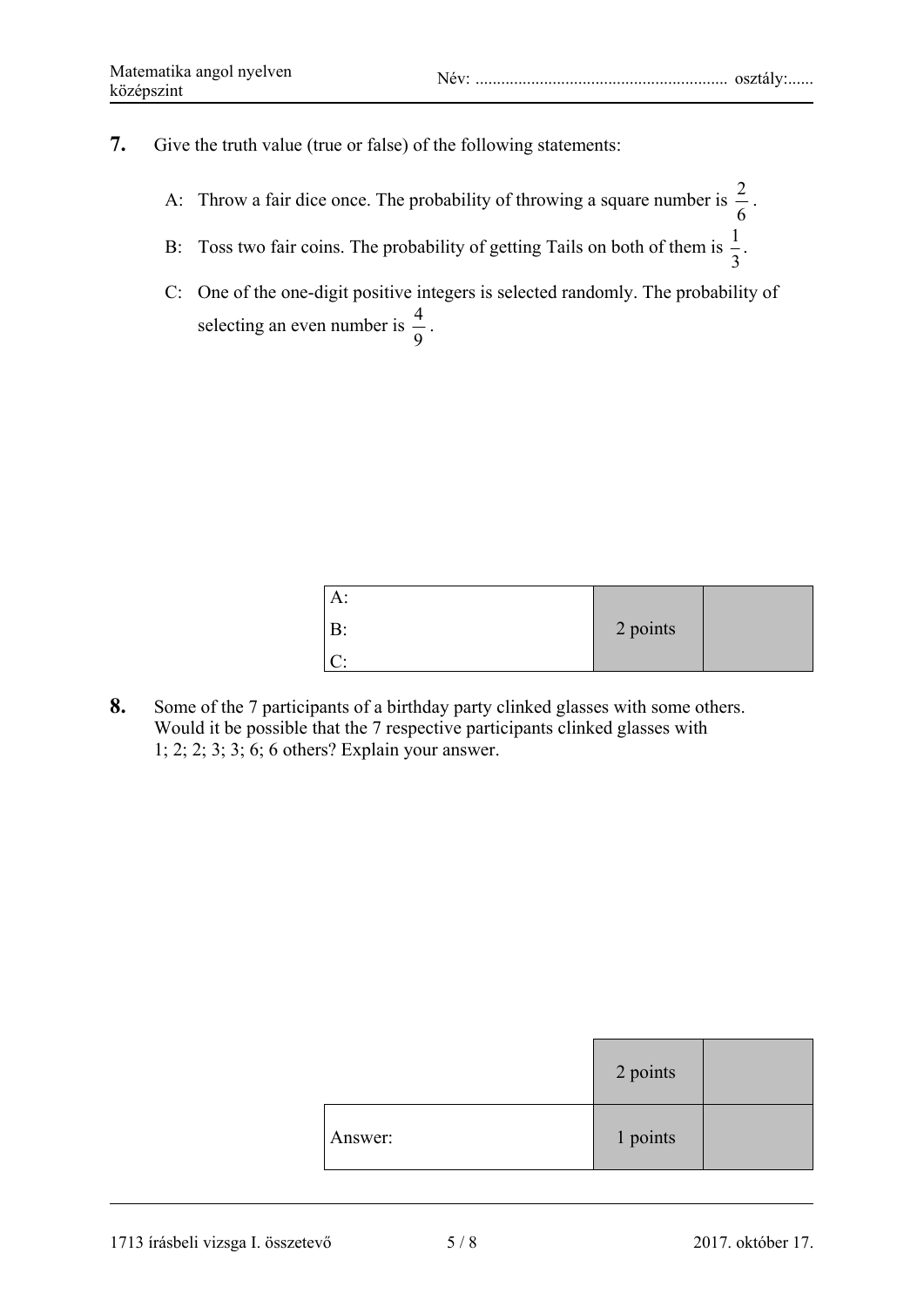9. Give the range of the function  $x \mapsto x^2 - 1$  that is defined over the (open) interval  $]-2; 2[$ .

| The range of the function: | 3 points |  |
|----------------------------|----------|--|
|                            |          |  |

**10.** There are 5 data in a data set: 0; 1; 2; 3; 4. Calculate the standard deviation of the above data.

| The standard deviation: | 2 points |  |  |
|-------------------------|----------|--|--|
|-------------------------|----------|--|--|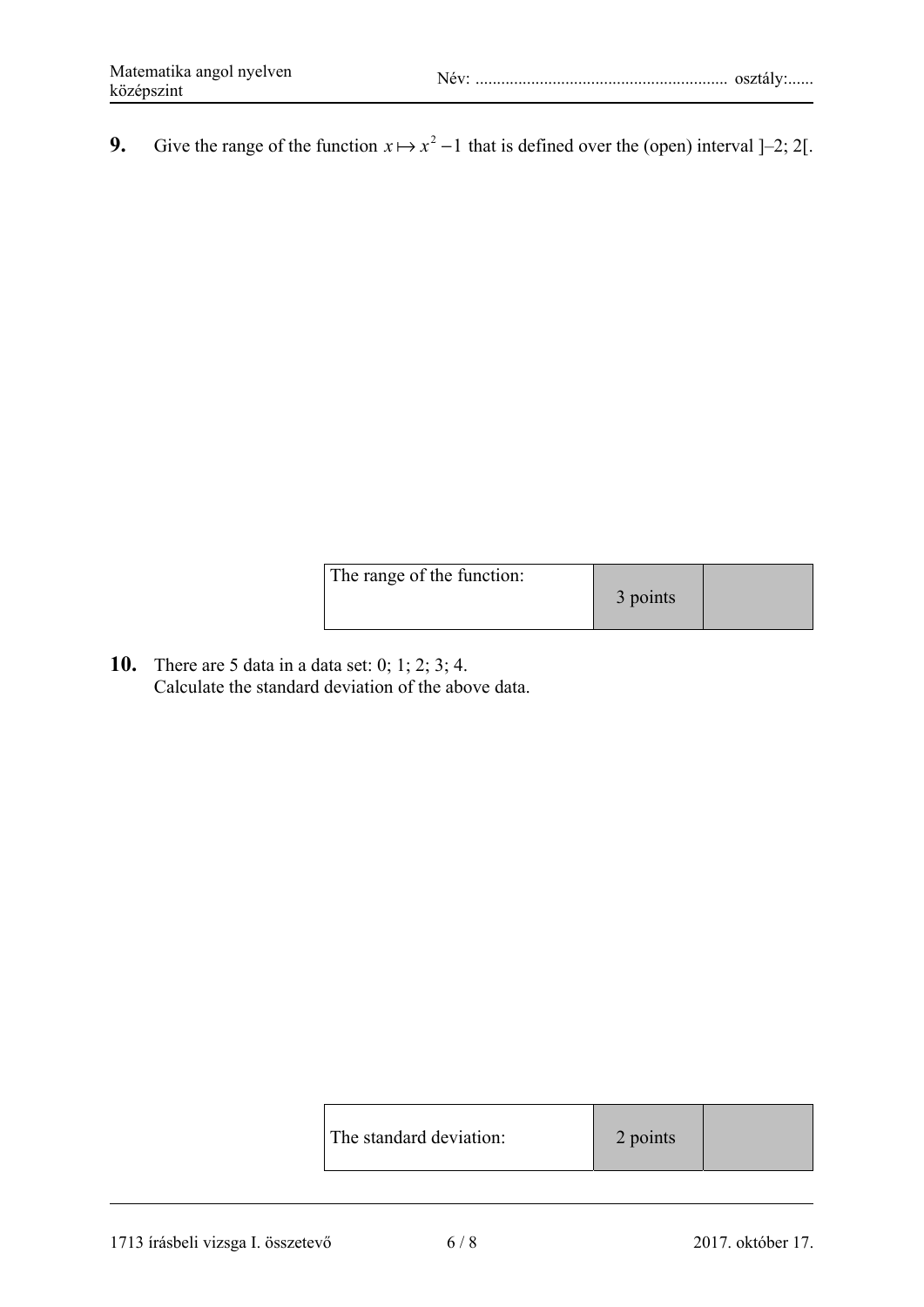**11.** The function  $x \mapsto \cos x$  is defined over the interval [0;  $2\pi$ ]. Find all values of *x* to which this function assigns  $\frac{1}{2}$ .

| $x =$ | 2 points |  |
|-------|----------|--|
|-------|----------|--|

**12.** Anna, Bence, Cili and Dénes are sitting down randomly on a bench, next to one another. Calculate the probability that neither the two boys (Bence and Dénes), nor the two girls (Anna and Cili) are sitting next to each other. Explain your answer.

|         | 3 points |  |
|---------|----------|--|
| Answer: | 1 points |  |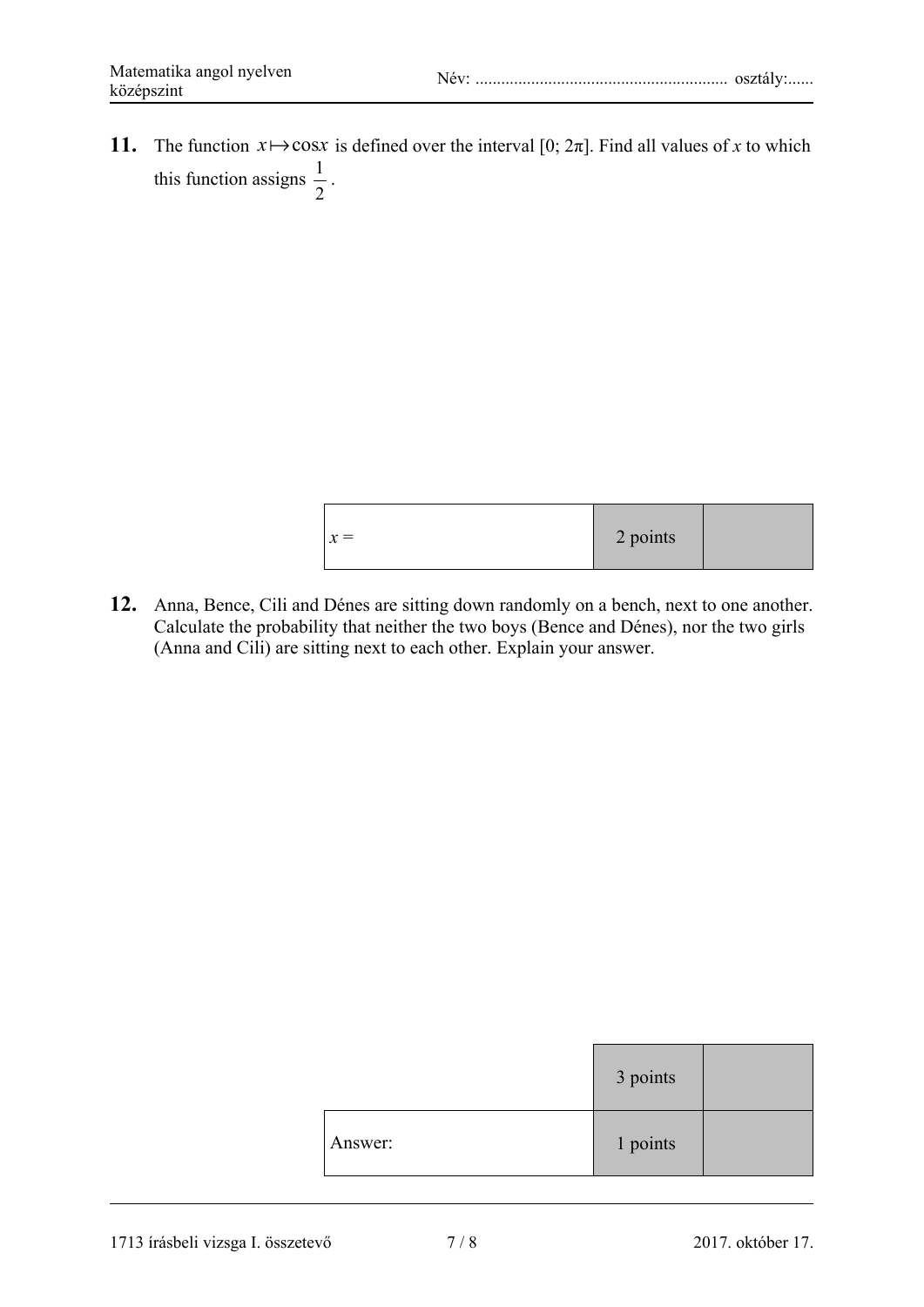|        |              | score          |         |
|--------|--------------|----------------|---------|
|        |              | maximum        | awarded |
|        | Question 1   | 2              |         |
|        | Question 2   | 3              |         |
|        | Question 3   | $\overline{2}$ |         |
|        | Question 4   | 2              |         |
|        | Question 5   | 3              |         |
| Part I | Question 6   | 2              |         |
|        | Question 7   | $\overline{2}$ |         |
|        | Question 8   | 3              |         |
|        | Question 9   | 3              |         |
|        | Question 10  | 2              |         |
|        | Question 11  | 2              |         |
|        | Question 12  | 4              |         |
|        | <b>TOTAL</b> | 30             |         |

date examiner

|        | pontszáma egész<br>számra kerekítve |                    |  |  |
|--------|-------------------------------------|--------------------|--|--|
|        | elért                               | programba<br>beirt |  |  |
| . rész |                                     |                    |  |  |

dátum dátum dátum dátum dátum dátum dátum dátum dátum dátum dátum dátum dátum dátum dátum dátum dátum dátum dátum dátum dátum dátum dátum dátum dátum dátum dátum dátum dátum dátum dátum dátum dátum dátum dátum dátum dátum

javító tanár jegyző

Megjegyzések:

- 1. Ha a vizsgázó a II. írásbeli összetevő megoldását elkezdte, akkor ez a táblázat és az aláírási rész üresen marad!
- 2. Ha a vizsga az I. összetevő teljesítése közben megszakad, illetve nem folytatódik a II. összetevővel, akkor ez a táblázat és az aláírási rész kitöltendő!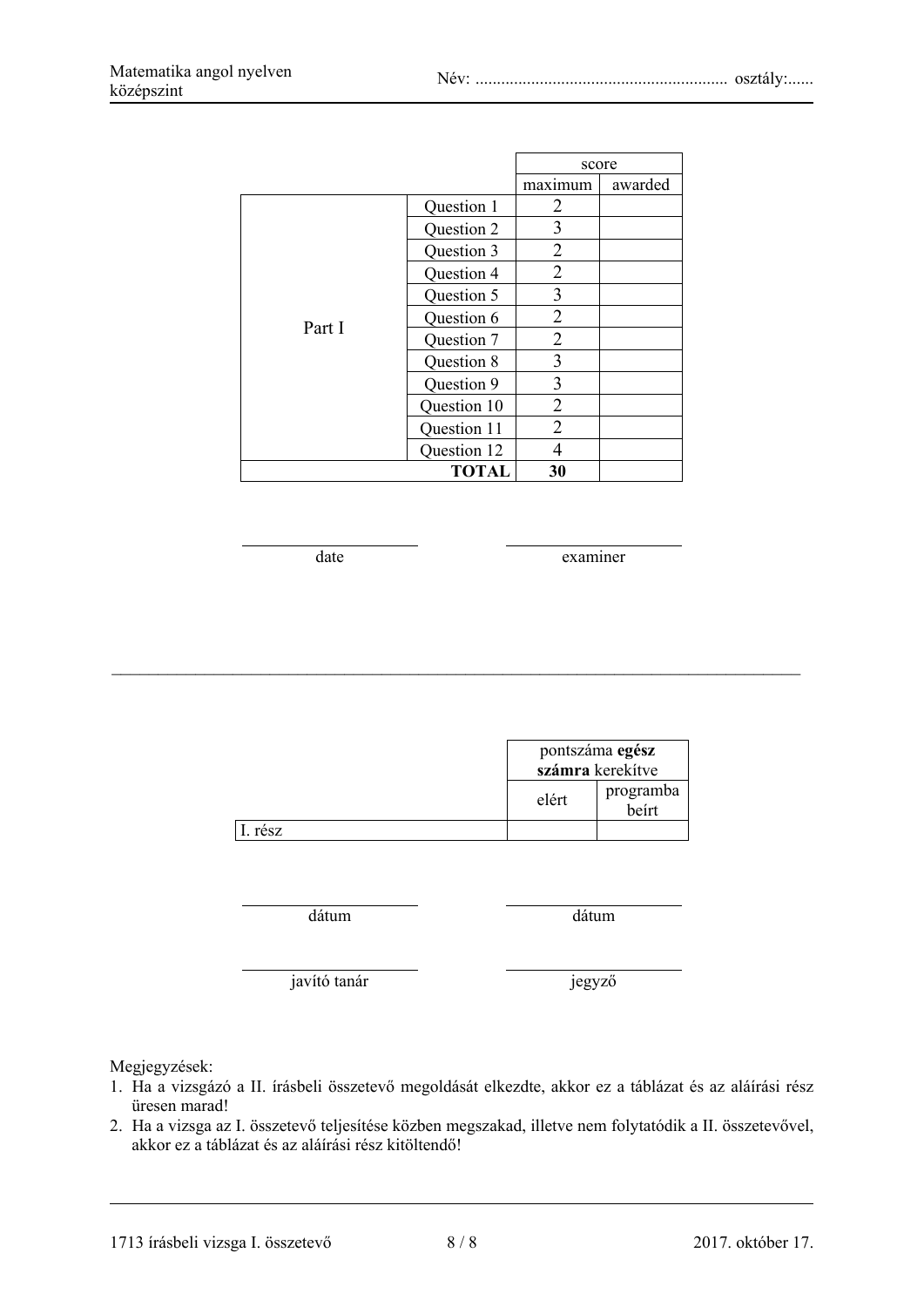# **MATEMATIKA ANGOL NYELVEN**

## **KÖZÉPSZINTŰ ÍRÁSBELI VIZSGA**

### **2017. október 17. 8:00**

## **II.**

Időtartam: 169 perc

| Pótlapok száma |  |  |  |  |  |  |  |
|----------------|--|--|--|--|--|--|--|
| Tisztázati     |  |  |  |  |  |  |  |
| Piszkozati     |  |  |  |  |  |  |  |

**EMBERI ERŐFORRÁSOK MINISZTÉRIUMA**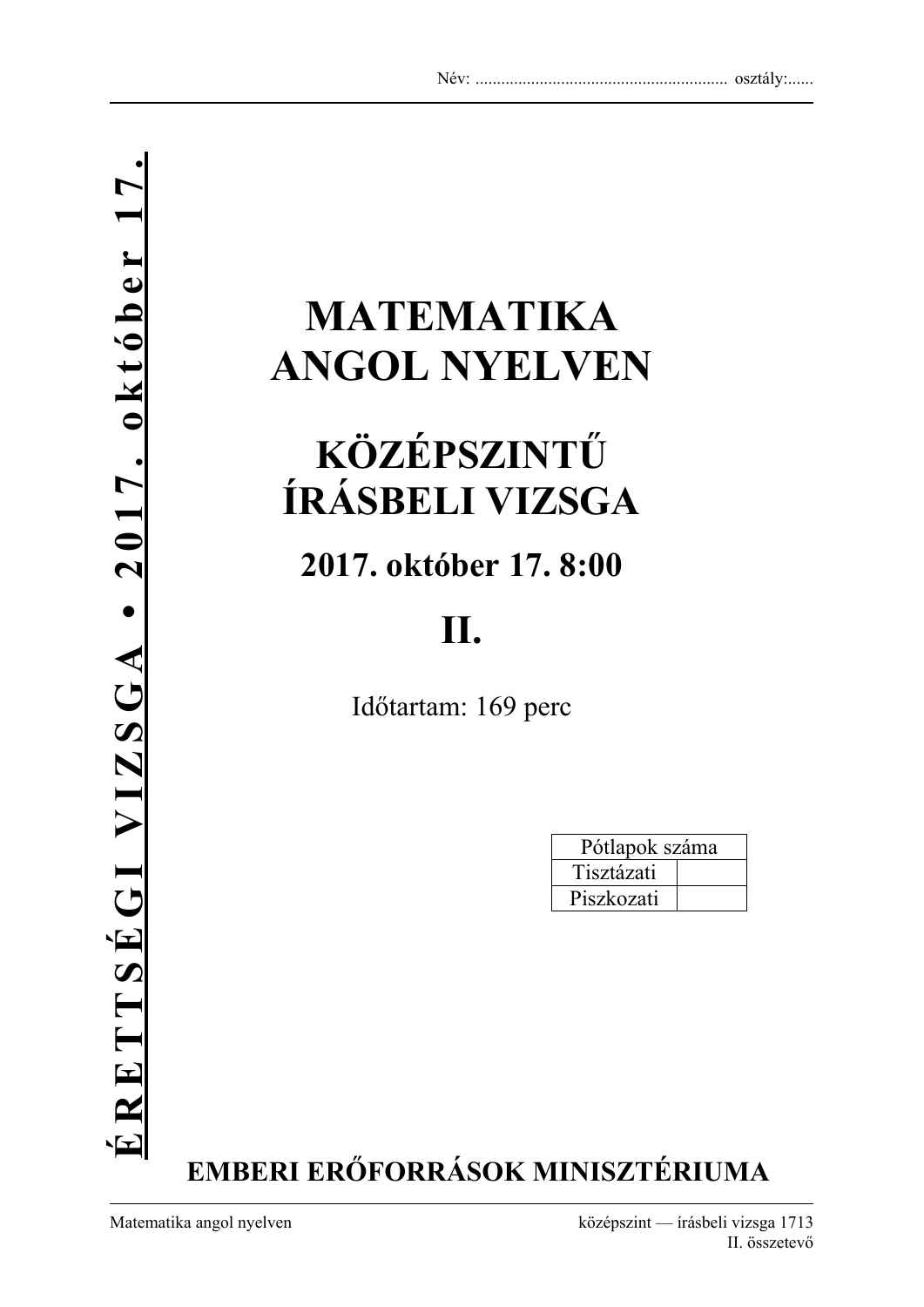1713 írásbeli vizsga II. összetevő 2 / 16 2017. október 17.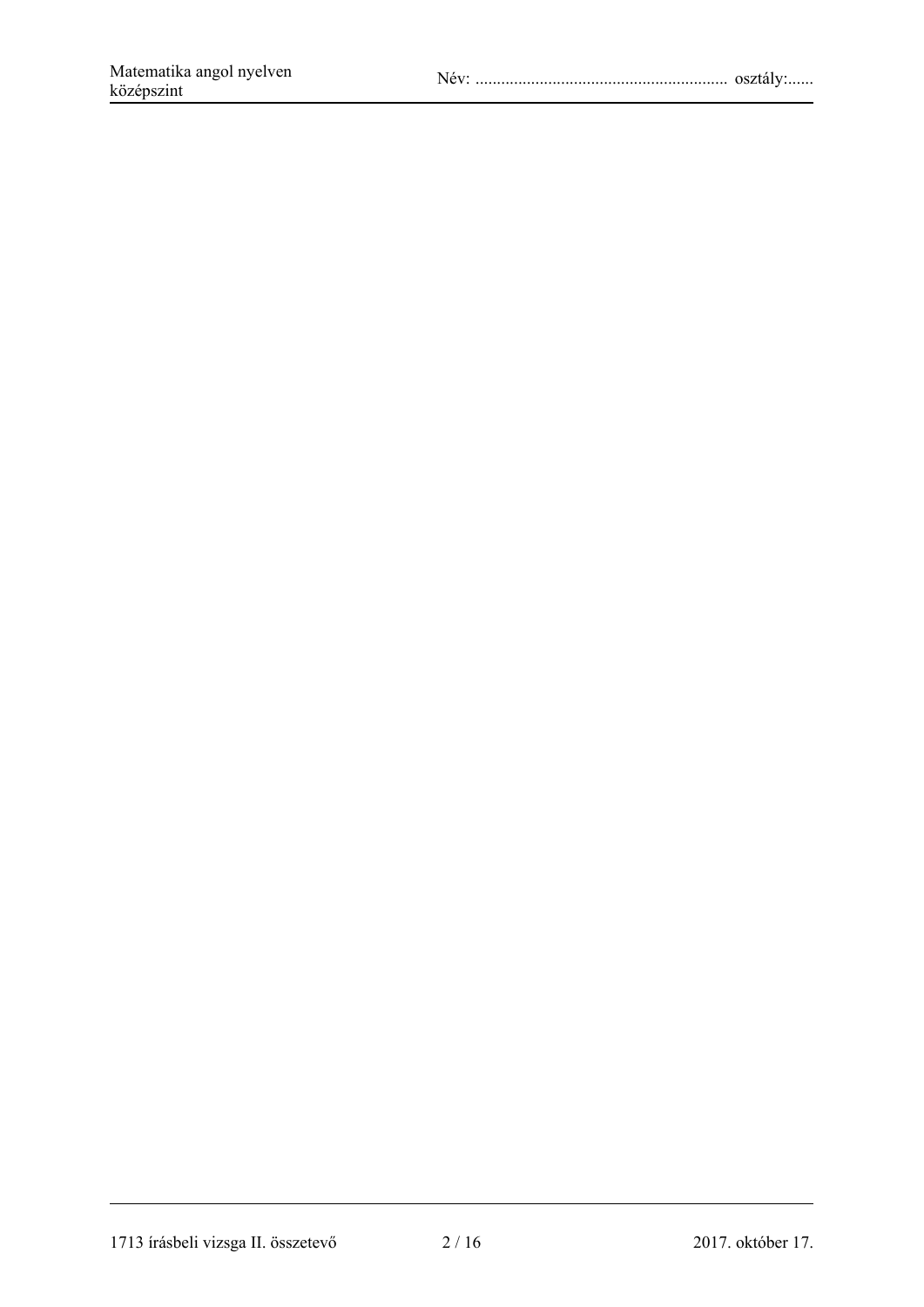#### **Instructions to candidates**

- 1. The time allowed for this examination paper is 169 minutes. When that time is up, you will have to stop working.
- 2. You may solve the problems in any order.
- 3. In part **B**, you are only required to solve two of the three problems. **When you have finished the examination, enter the number of the problem not selected in the square below**. *If it is not clear* for the examiner which problem you do not want to be assessed, the last problem in this examination paper will not be assessed.



- 4. On solving the problems, you may use a calculator that cannot store and display textual information. You may also use any edition of the four-digit data tables. The use of any other electronic device or printed or written material is forbidden!
- 5. **Always write down the reasoning used to obtain the answers. A major part of the score will be awarded for this.**
- 6. **Make sure that calculations of intermediate results are also possible to follow.**
- **7. The use of calculators** in the reasoning behind a particular solution **may be accepted without further mathematical explanation in case of the following operations**: addition, sub-

traction, multiplication, division, calculating powers and roots,  $n!$ ,  $\begin{bmatrix} n \\ k \end{bmatrix}$  $\overline{\phantom{a}}$  $\backslash$  $\overline{\phantom{a}}$  $\overline{\mathcal{L}}$ ſ *k n* , replacing the tables

found in the 4-digit Data Booklet (sin, cos, tan, log, and their inverse functions), approximate values of the numbers  $\pi$  and  $e$ , finding the solutions of the standard quadratic equation. No further explanation is needed when the calculator is used to find the mean and the standard deviation, as long as the text of the question does not explicitly require the candidate to show detailed work. **In any other cases, results obtained through the use of a calculator are considered as unexplained and points for such results will not be awarded.** 

- 8. On solving the problems, theorems studied and given a name in class (e.g. the Pythagorean Theorem or the height theorem) do not need to be stated precisely. It is enough to refer to them by name, *but their applicability needs to be briefly explained*.
- 9. Always state the final result (the answer to the question of the problem) in words, too!
- 10. Write in pen. Diagrams may be drawn in pencil. The examiner is instructed not to mark anything in pencil, other than diagrams. If you cancel any solution or part of a solution by crossing it over, it will not be assessed.
- 11. Only one solution to each problem will be assessed. In case of more than one attempt to solve a problem, **indicate clearly** which attempt you wish to be marked.
- 12. Please **do not write in the grey rectangles**.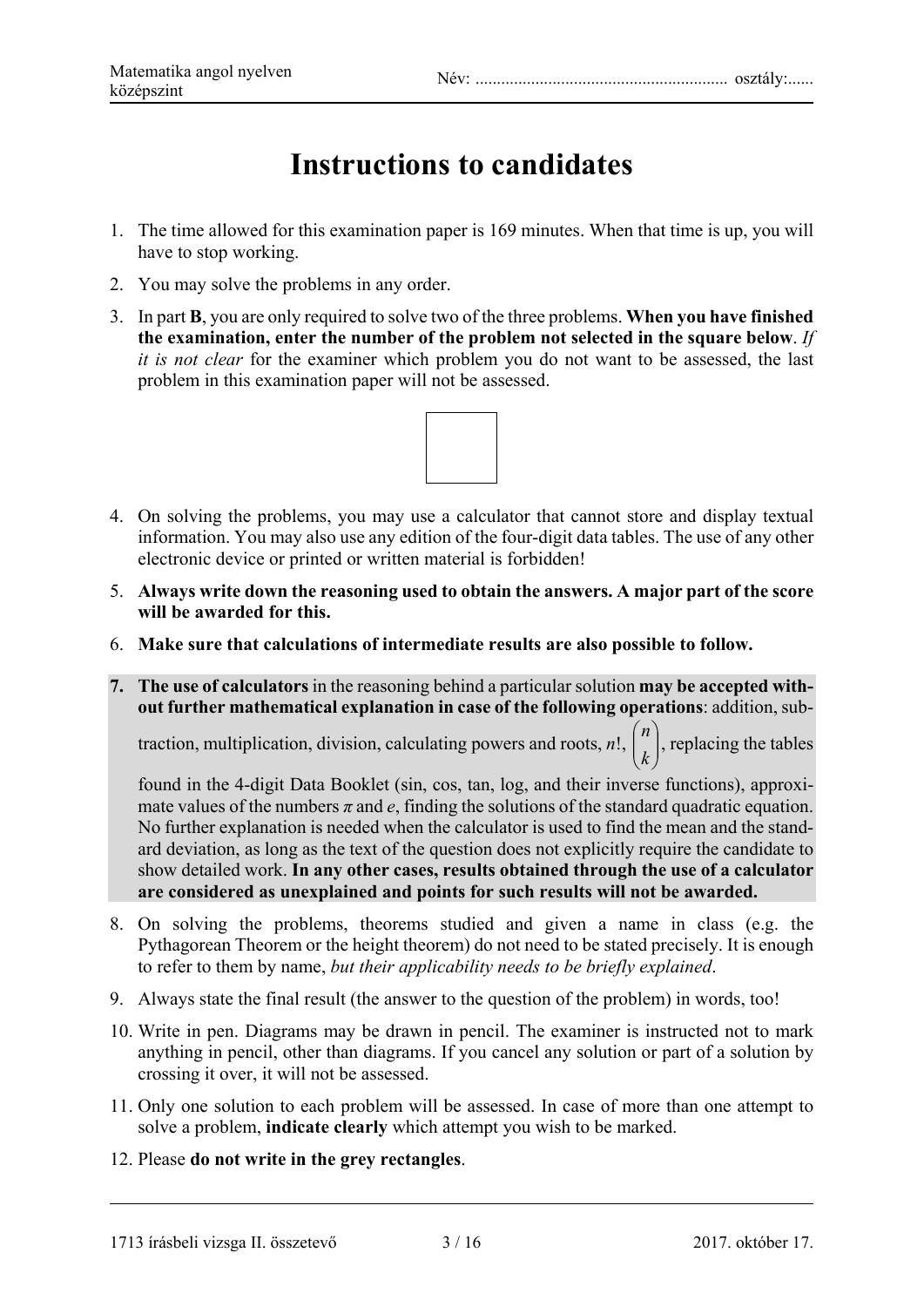#### **A**

**13. a)** Solve the following equation in the set of real numbers:

 $(2x-3)^2 = x^2$ 

**b**) How many (positive) three-digit odd numbers are there in the decimal system that consist of 3 different digits?

| a)           | 5 points  |  |
|--------------|-----------|--|
| $\mathbf{b}$ | 5 points  |  |
| $T$ .:       | 10 points |  |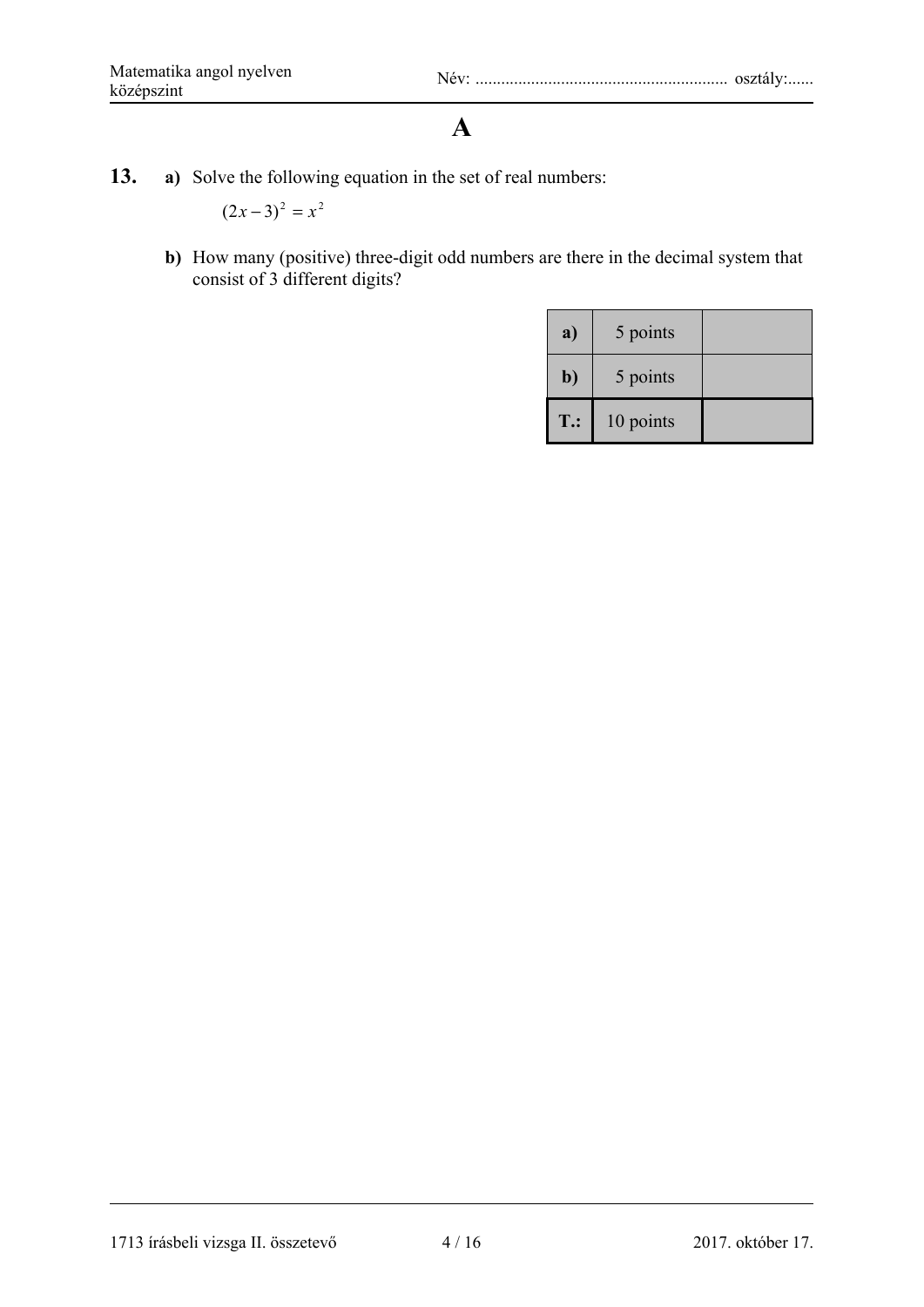1713 írásbeli vizsga II. összetevő 5 / 16 2017. október 17.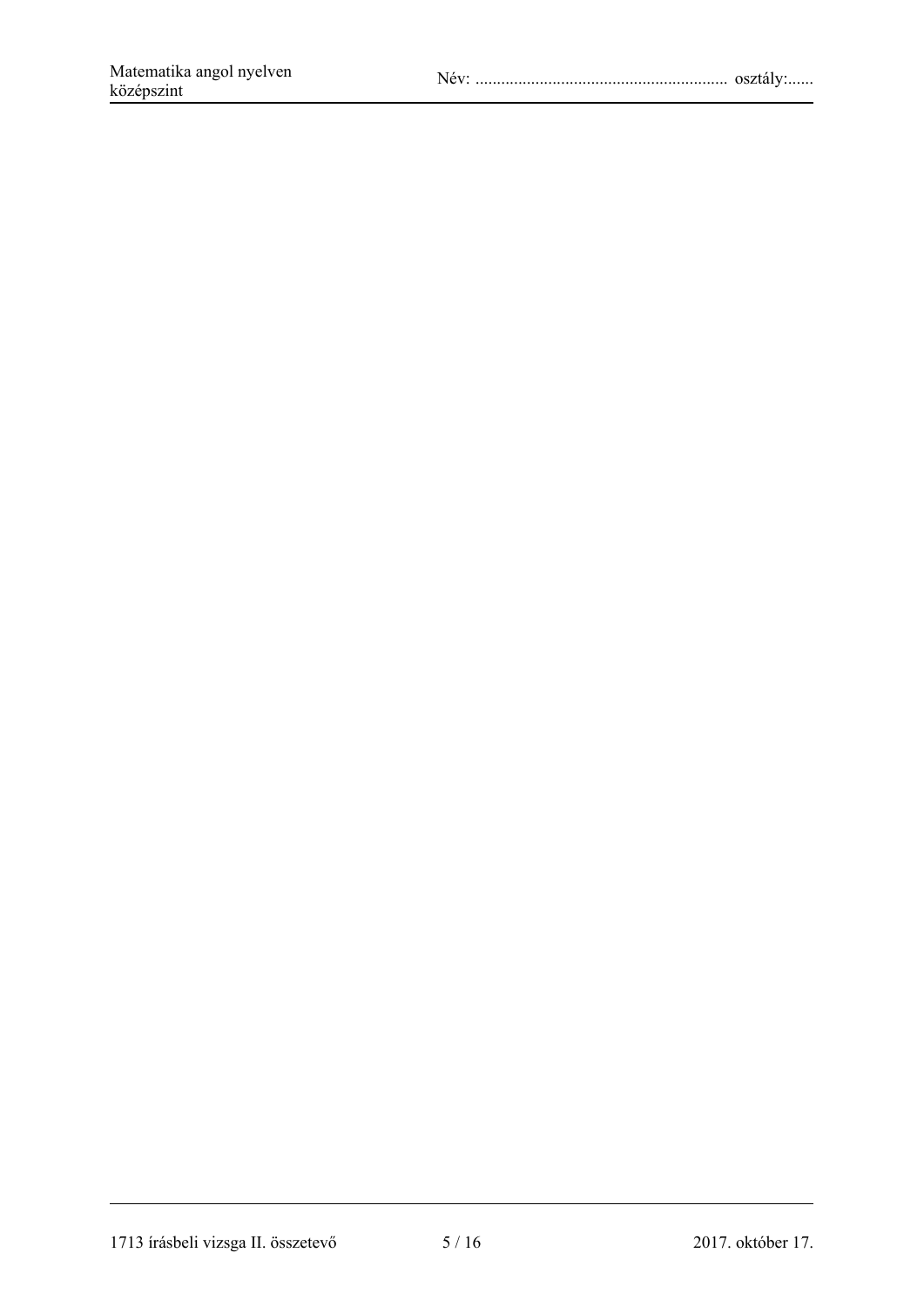**14.** The diagram shows the grade results of the Mathematics final exams of a class of 30 students.



- **a)** Calculate the mean, median, and mode of the grades.
- **b)** Show the distribution of the grades in a pie chart.



Two of the Mathematics final exam papers of this class are randomly selected and examined by the chairman of the examination board.

**c)** Calculate the probability that the grades on both of the selected papers will be 3-s. Round your answer to three decimal places.

| a)           | 4 points  |  |
|--------------|-----------|--|
| $\mathbf{b}$ | 4 points  |  |
| c)           | 4 points  |  |
| <b>T.:</b>   | 12 points |  |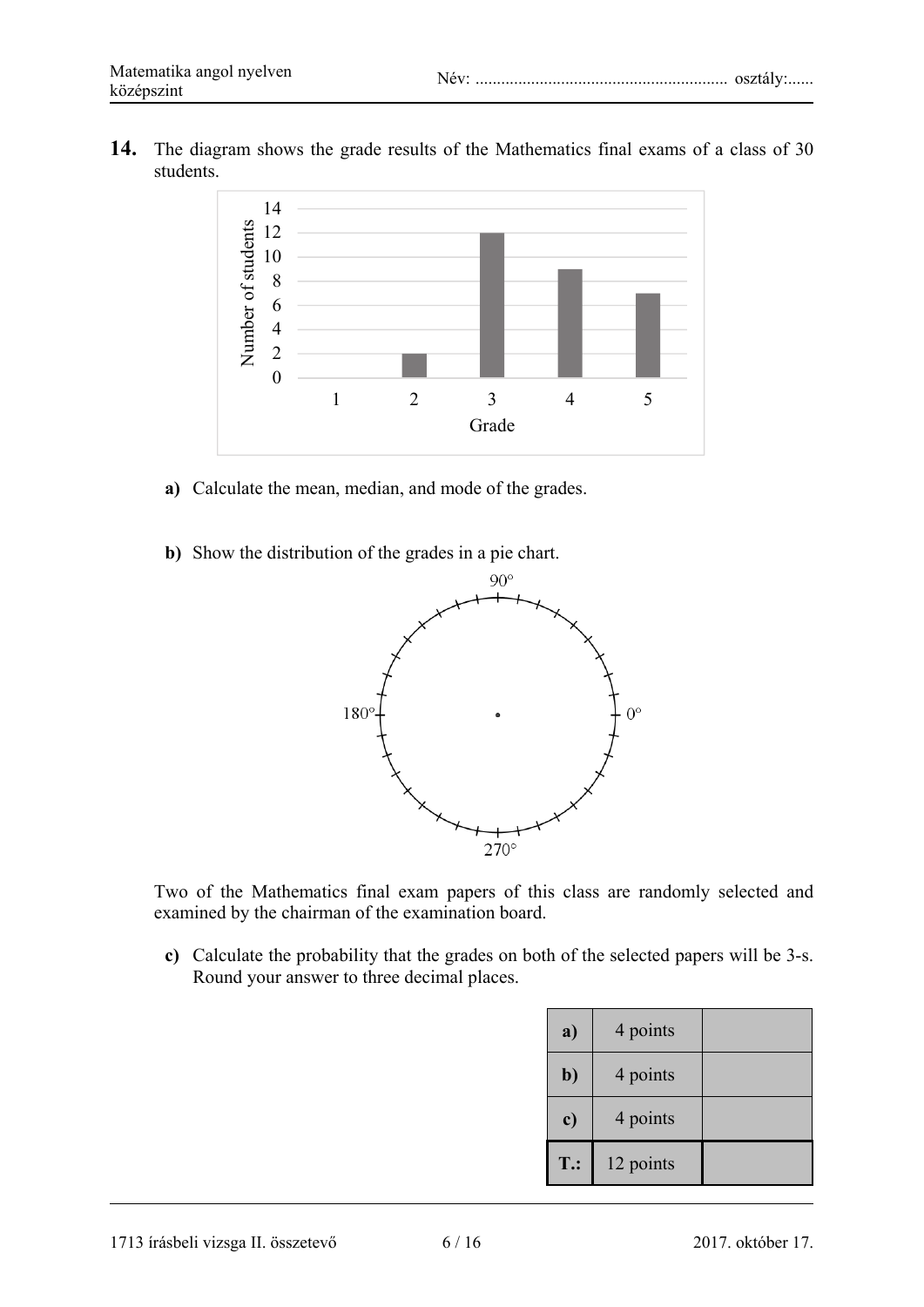1713 írásbeli vizsga II. összetevő 7 / 16 2017. október 17.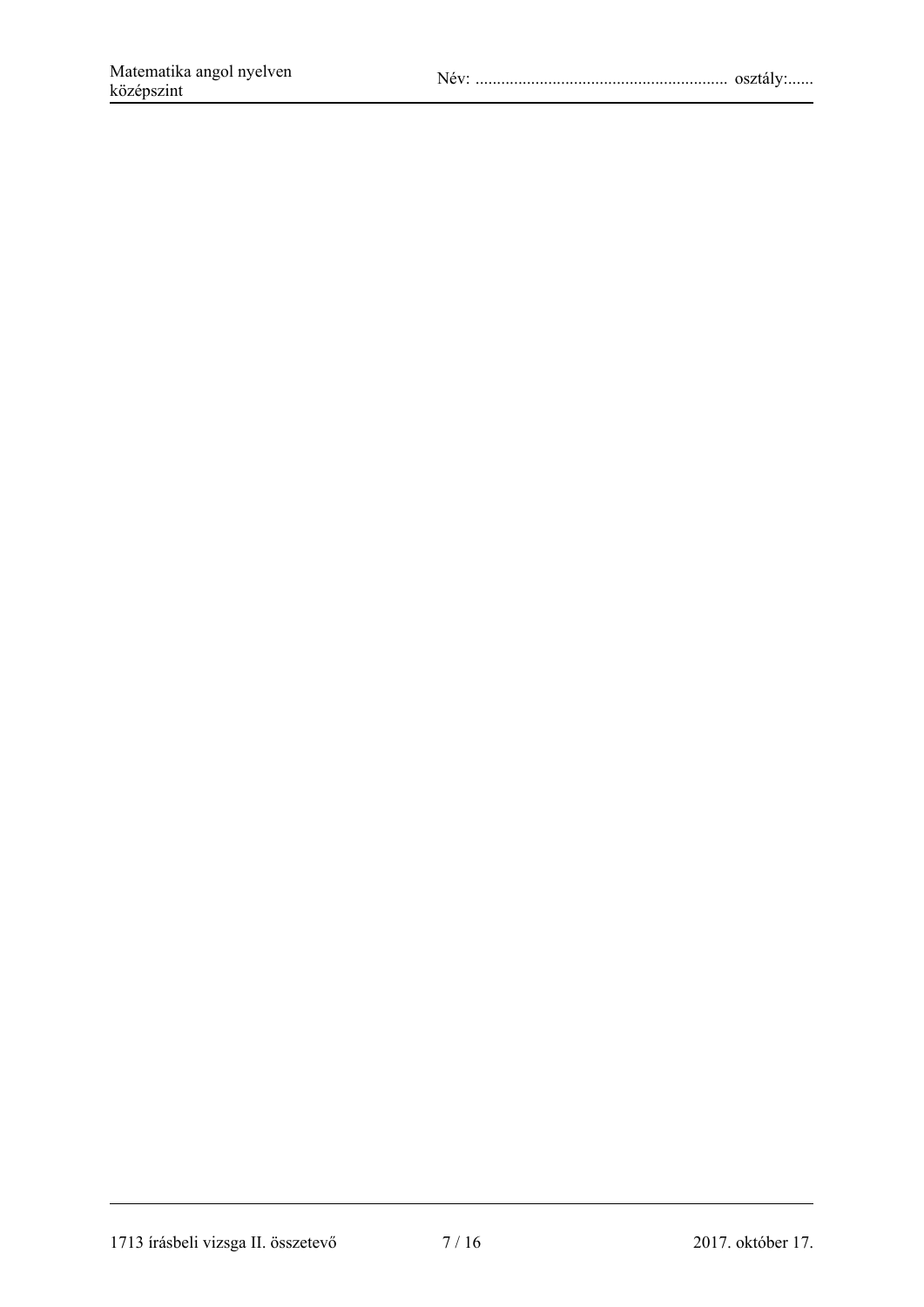**15.** The diagram shows two right triangles sharing B А  $\bullet$ a common side. As a result, the right-angled trapezium ABCD is obtained.

 $\overline{C}$ 

**a)** Prove that triangles *ABC* and *CAD* are similar.

Let  $AB = 9$  cm and  $AC = 15$  cm.

- **b)** Calculate the measure of each angle on the side *AD* of the trapezium.
- **c)** Calculate the area of the trapezium.

| a)     | 3 points  |  |
|--------|-----------|--|
| $b$    | 4 points  |  |
| c)     | 7 points  |  |
| $T$ .: | 14 points |  |

 $\overline{D}$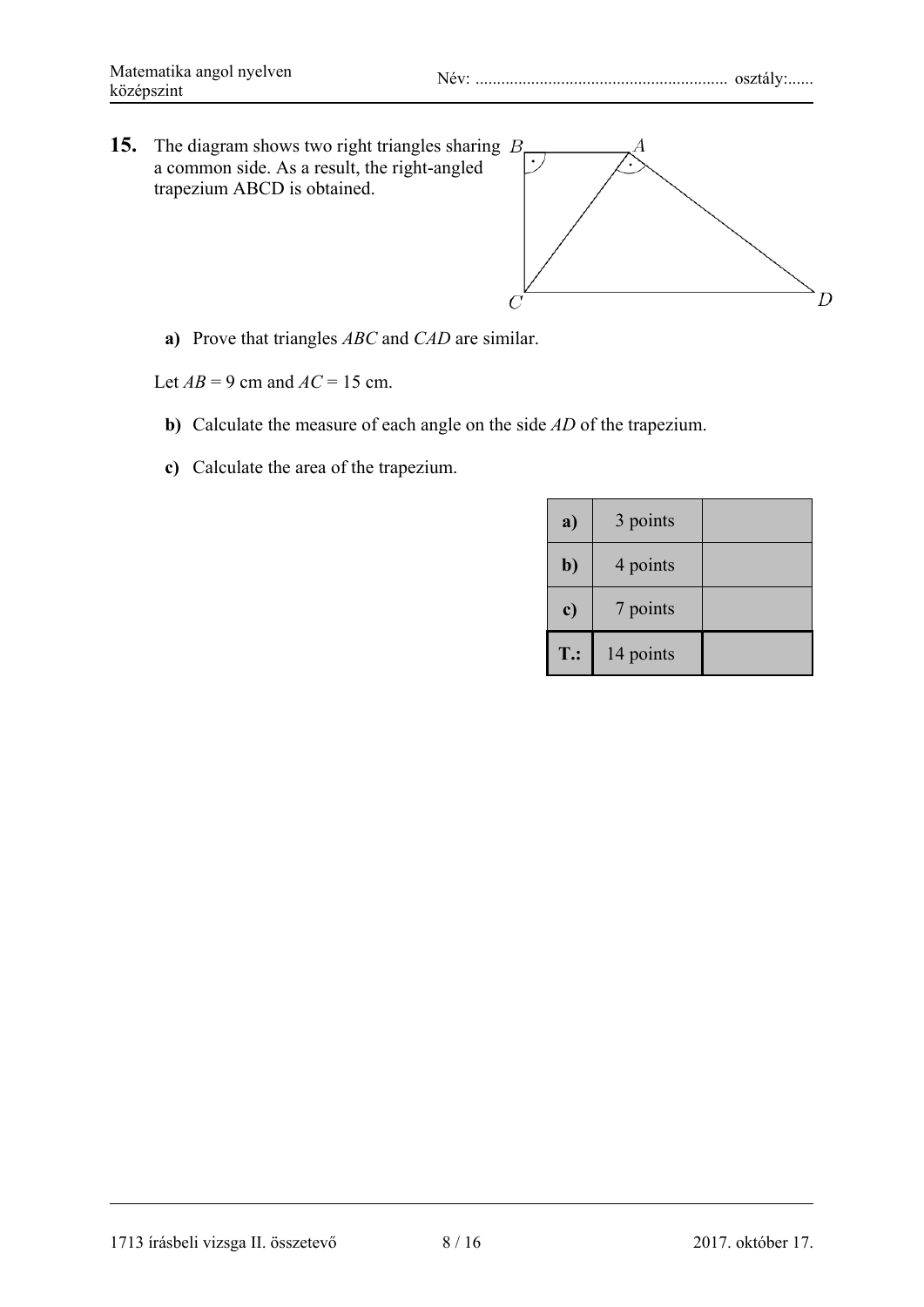1713 írásbeli vizsga II. összetevő 9 / 16 2017. október 17.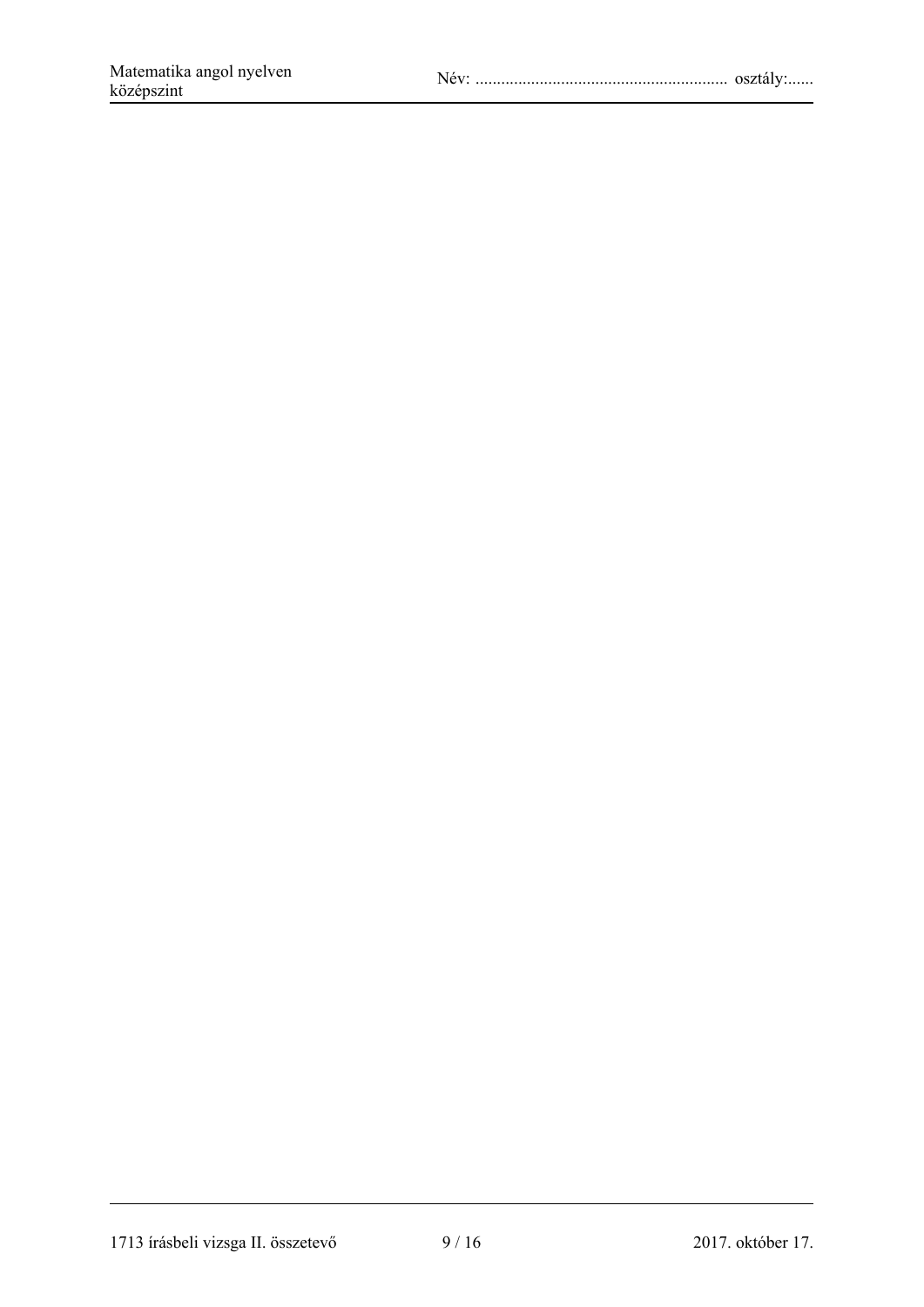#### **B**

#### **You are required to solve any two out of the problems 16 to 18. Write the number of the problem NOT selected in the blank square on page 3.**

- **16.** The first mobile phones appeared in Hungary around the end of 1990. The number of subscriptions increased rapidly: by the end of 2002 there were 7 million subscribers nationwide, by the end of 2008 there were 12 million.
	- **a)** By what percentage did the number of subscribers increase from the end of 2002 to the end of 2008?

Between the years 1993 and 2001 the number of registered subscribers (in thousands) at the end of each year can be approximated by the function:

 $f(x) = 51 \cdot 1.667^x$ , where *x* is the number of years passed since the end of 1992.

**b)** Use the above function to determine the number of subscribers at the end of the year 2000.

In the beginning, the number of calls initiated in the mobile network system increased rapidly, too. In January, 1991 about 350 000 calls were initiated from mobile phones in Hungary. From this month on, the number of calls kept increasing by about 6.5% per month compared to the number of calls registered in the previous month (up until 2002).

**c)** In which year was the month when the number of mobile calls per month first reached 100 million?

The spread of mobile technology eventually led to a decrease in the number of traditional landline phone subscriptions as well as the number of calls made through that system. There were about 4200 million phone calls initiated through land lines in 2000, and this number decreased by 8% annually.

**d)** How many calls were initiated through land lines in 2009 and what was the total number of such calls in the ten-year period from the beginning of 2000 to the end of 2009?

| a)     | 2 points  |  |
|--------|-----------|--|
| b)     | 3 points  |  |
| c)     | 6 points  |  |
| d)     | 6 points  |  |
| $T$ .: | 17 points |  |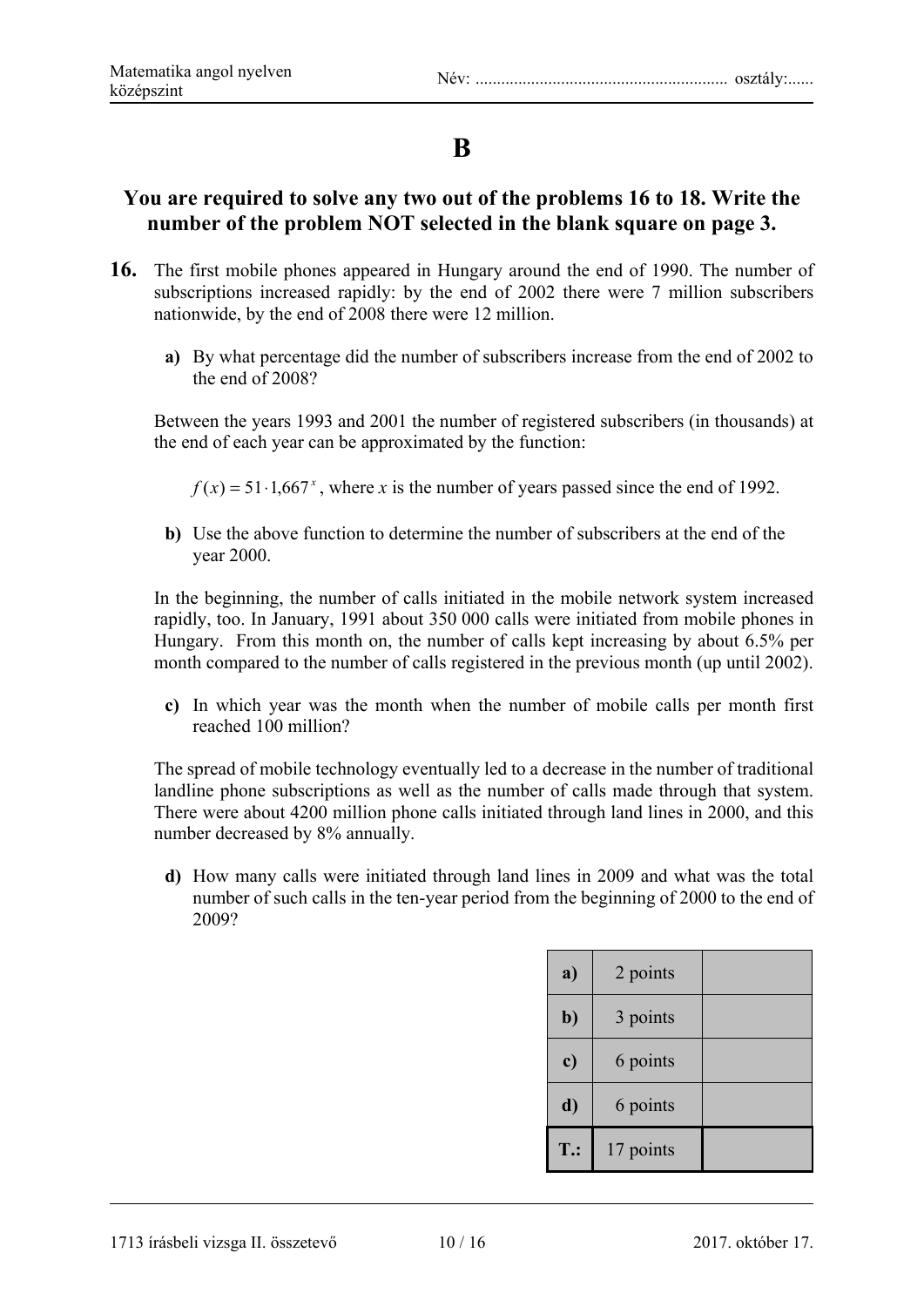1713 írásbeli vizsga II. összetevő 11 / 16 2017. október 17.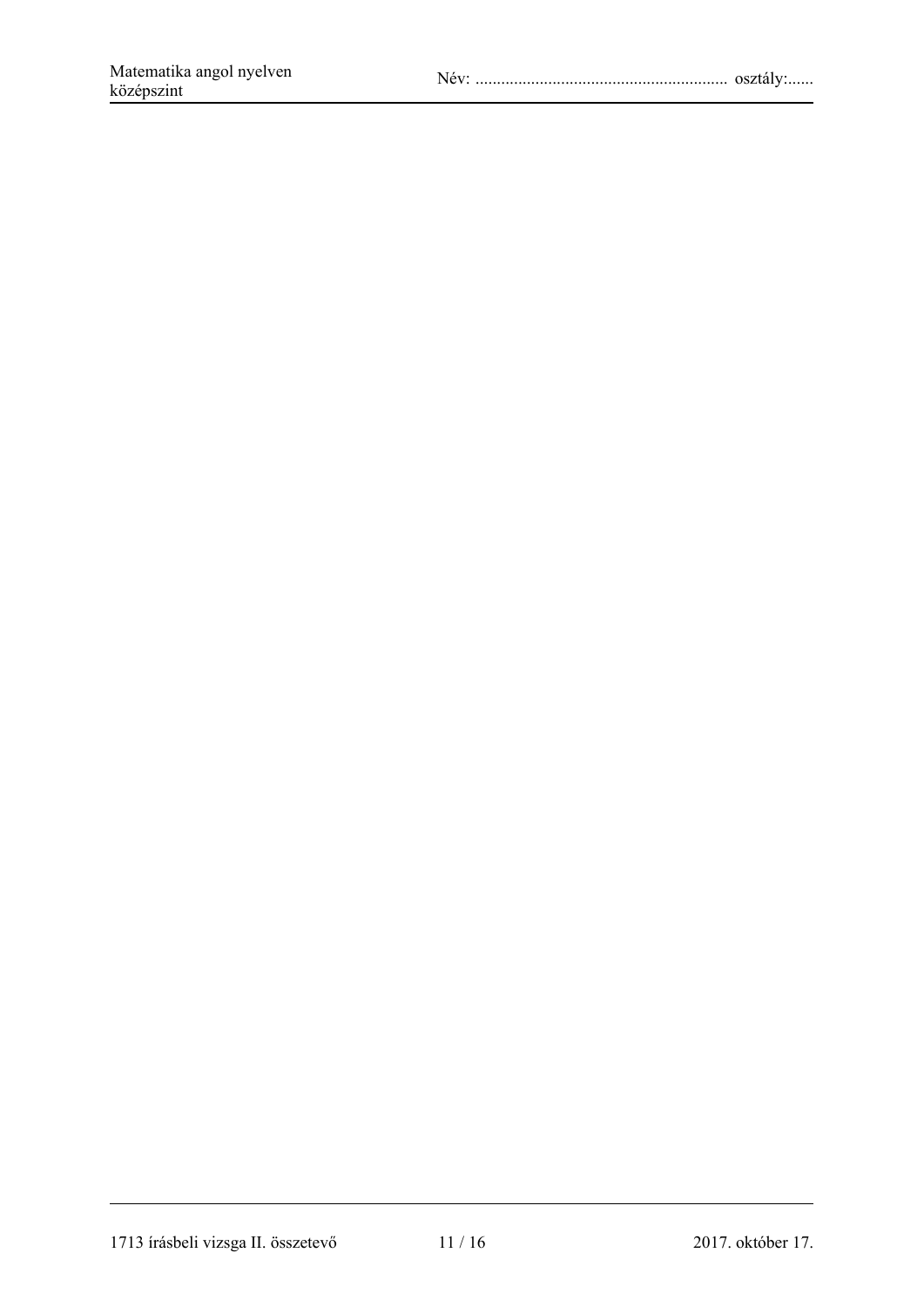#### **You are required to solve any two out of the problems 16 to 18. Write the number of the problem NOT selected in the blank square on page 3.**

- **17.** In the right-angled coordinate system given is the line  $e: 4x + y = 17$  and the points  $C(2, 9)$  and  $T(4, 1)$  on this line. Point *A* is the origin of the coordinate system.
	- **a)** Prove that the angle *ATC* is a right angle.

Point *B* is the reflected image of point *A* about the line *e*.

- **b)** Calculate the coordinates of point *B*.
- **c)** Give the coordinates of the centre of the circumcircle of the isosceles triangle *ABC*.

| a)     | 4 points  |  |
|--------|-----------|--|
| b)     | 4 points  |  |
| c)     | 9 points  |  |
| $T$ .: | 17 points |  |

<sup>1713</sup> írásbeli vizsga II. összetevő 12 / 16 2017. október 17.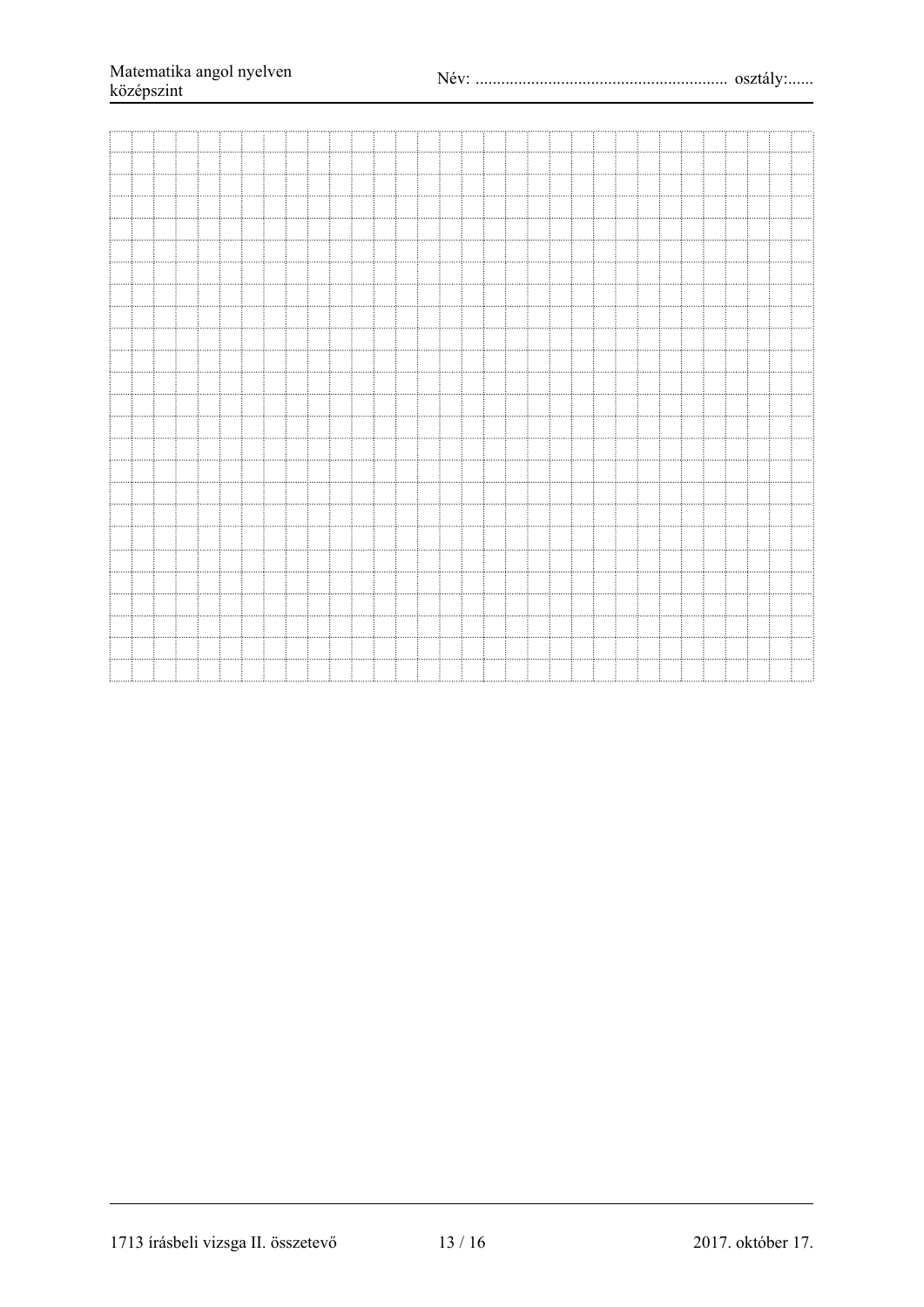#### **You are required to solve any two out of the problems 16 to 18. Write the number of the problem NOT selected in the blank square on page 3.**

- **18.** Contestants of a Mathematics competition have to solve 25 problems in 75 minutes. While preparing for the competition, Vera is trying to plan how much time she should spend on the easier problems and how much on the harder ones. She would spend one minute on the first problem. As problems are usually arranged in increasing order of difficulty, Vera plans to increase the amount of time spent on each problem, starting with the second one, in equal steps. She would like to make use of the full time of the competition.
	- **a)** According to this plan, how much time will Vera spend on the last 4 problems altogether?

The problems are multiple choice questions. To each problem there are 5 possible answers given. Contestants have to choose the one correct answer out of these five for each problem. The final score of each contestant is calculated as  $4 \cdot C - I + T$  where *C* is the number of correct answers, *I* is the number of incorrect answers and *T* is the total number of problems (skipping a problem will earn 0 points on that problem). Vera skipped 3 problems of the total 25 and got a final score of 93 points.

**b)** How many of Vera's answers were correct?

Eleven students from Vera's class participated in the competition. Problem 24 was solved by exactly as many of them as problem 25. Moreover, this was also the number of students who solved neither of these two problems. There was only one person who solved both problem 24 and problem 25.

**c)** How many students were there in the class who solved problem 24, but did not solve problem 25?

| a)         | 7 points  |  |
|------------|-----------|--|
| $b$        | 5 points  |  |
| c)         | 5 points  |  |
| <b>T.:</b> | 17 points |  |

1713 írásbeli vizsga II. összetevő 14 / 16 2017. október 17.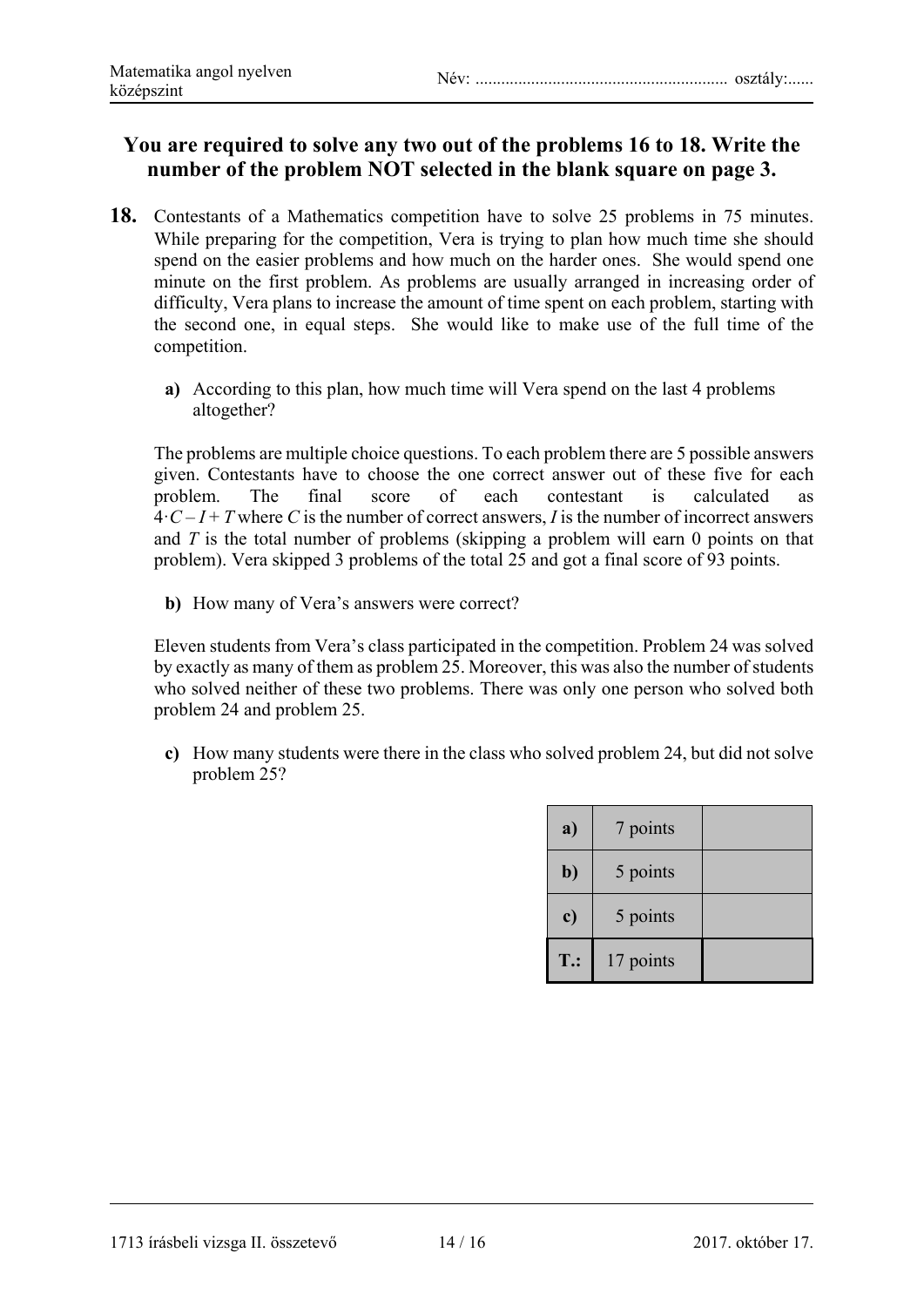1713 írásbeli vizsga II. összetevő 15 / 16 2017. október 17.